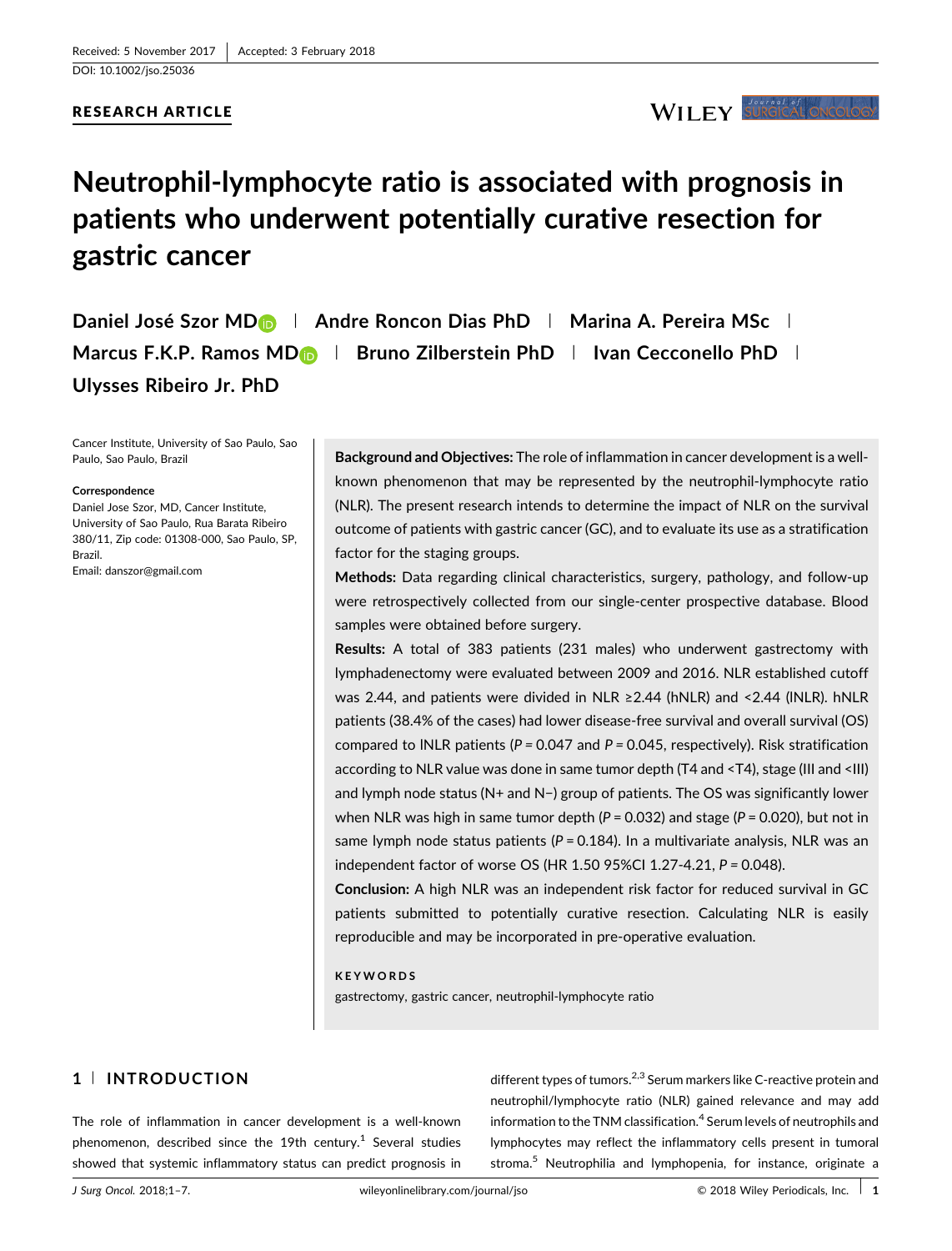**<sup>2</sup>** <sup>|</sup> SZOR ET AL.

pro-tumoral microenvironment. If individual prognosis becomes more accurate, treatment and follow-up may be individualized. The association between NLR and cancer has been investigated in different  $t$ umors.<sup>2</sup> [In gastric cancer \(GC\) patients, this association was mostly](#page-5-0) studied in the general population, irrespective of stage or type of treatment.<sup>6,7</sup> [Few articles analyze GC patients who underwent](#page-5-0) potentially curative resection, $8-11$  [which is our focus in this research.](#page-5-0)

The present research intends to answer whether NLR is a prognostic factor associated with overall survival (OS) and disease-free survival (DFS). Additionally, we also examined the relationship between clinico pathological characteristics and NLR levels and if patients with the same pathological status have different prognosis depending on their NLR level.

# **2** <sup>|</sup> **METHODS**

# **2.1** <sup>|</sup> **Patients**

All patients with gastric adenocarcinoma who underwent potentially curative resection in our institution between 2009 and 2016 were considered. Gastrectomy extension and lymph node dissection were performed according to the guidelines of the Japanese Gastric Cancer Association.<sup>12</sup> [Patients who underwent D1 or D2 lymphadenectomy](#page-5-0) were included. Pathologic staging was performed according to the guidelines of the College of American Pathologists.<sup>13</sup> [Patients who](#page-5-0) underwent preoperative chemotherapy, emergency surgery or R1-R2 resection were excluded. Data regarding clinical characteristics, surgery, pathology, and follow-up were retrospectively collected from our prospective database. The study was approved by the hospital ethics committee (NP993/16).

## **2.2** <sup>|</sup> **Blood analysis**

Peripheral blood was obtained after diagnosis and before surgery. The NLR was calculated from the preoperative blood sample by dividing the absolute neutrophil count by the absolute lymphocyte count.

## **2.3** <sup>|</sup> **Statistical analysis**

A cutoff point in the NLR variable was established using the Lausen method, which maximizes the log-rank statistic obtaining the point that best separates two groups in relation to survival.

Comparison of clinicopathological characteristics was performed using chi-square tests for categorical variables and *t*-test for continuous variables. OS and DFS analyses were undertaken using the Kaplan-Meier method and the comparison of curves was obtained through the log-rank test. Multivariate Cox proportional hazard analysis was performed to determine independent risk factors for DFS and OS. Only variables that were significant on univariate analysis were included as co-variables in the multivariable analyses. Survival time, in months, was calculated from the date of diagnosis until the date of death/recurrence. The patients alive were censored at the date of last contact. The level of significance applied in the tests was 5%,

always considering two-tailed alternative hypothesis. Software R version 3.4.1 was used to perform all analyzes

# **3** <sup>|</sup> **RESULTS**

In the period considered, among the 423 patients who underwent surgery with curative intent, 383 patients fulfilled the inclusion criteria and were evaluated in this study. The mean age was 62.9 years (range 25-94) and 231 (60.3%) were male. Subtotal gastrectomy with D2 lymphadenectomy was performed in most cases (64% and 86% of cases, respectively).

The median NLR was 2.12 (mean of 2.53, range 0.37-17). Mean neutrophil and lymphocyte counts were 4294.9/mm<sup>3</sup> (range 550-19100) and  $1954.7/\text{mm}^3$  (range 260-11370), respectively. Mean albumin level was  $3.98$  g/dL (SD  $\pm$  0.59, range 1.4-5.4). The median interval between surgery and blood test was 2 days (range 1-103 days).

The NLR cutoff was 2.44 (Figure 1). Accordingly, patients were divided in high NLR (hNLR, *n* = 147, 38.4%) and low NLR (lNLR, *n* = 236, 61.6%). Clinicopathological data for these groups are presented in Table [1](#page-2-0). Older age (*P = 0.*038), male sex (*P <* 0.001), higher platelet count (*P =* 0.005) and more advanced pT status (*P =* 0.027) were associated with hNLR.

With a mean follow-up of 28.5 months (median of 24.3, range 1-90 months), a total of 91 patients had disease recurrence and 112 died. The DFS and OS rate for the entire cohort was 76.2% and 70.8%, respectively.

According to the NLR cutoff, the DFS and OS were significantly worse for hNLR group than lNLR patients (*P =* 0.047 and *P =* 0.045, respectively) (Figure 2). Risk stratification according to NLR value was done in same tumor depth (T4 and <T4), same pTNM (III and <III) and same lymph node status (N+ and N−) patients. The OS was significantly



FIGURE 1 NLR cutoff obtained by Lausen curve. NLR, neutrophil-lymphocyte ratio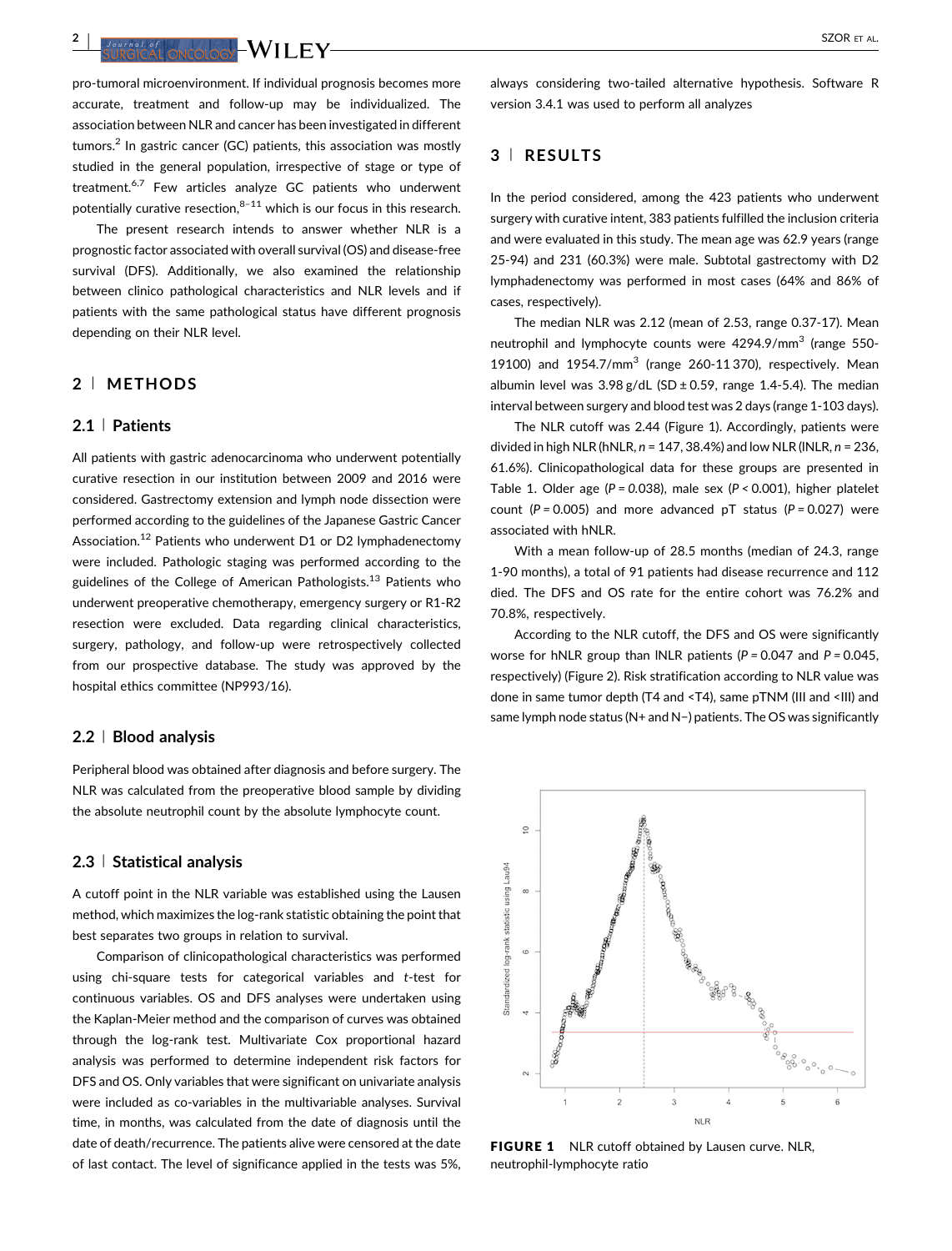<span id="page-2-0"></span>TABLE 1 Clinicopathologic characteristics of gastric cancer patients with NLR <2.44 and NLR ≥2.44 (*n* = 383)

|                                            | <b>NLR &lt;2.44</b> | NLR ≥2.44         |         |
|--------------------------------------------|---------------------|-------------------|---------|
| <b>Variables</b>                           | $n = 236(61.6%)$    | $n = 147$ (38.4%) | P       |
| Age (years)                                |                     |                   | 0.038   |
| Mean $(\pm SD)$                            | 61.9 (12.2)         | 64.6 (12.8)       |         |
| Gender                                     |                     |                   | < 0.001 |
| Male                                       | 125 (53)            | 106 (72.1)        |         |
| Female                                     | 111 (47)            | 41 (27.9)         |         |
| Albumin (mg/dL)                            |                     |                   | 0.821   |
| Mean $(\pm SD)$                            | 4.0(0.5)            | 4.0(0.6)          |         |
| Platelet count $\times$ 10 <sup>9</sup> /L |                     |                   | 0.015   |
| Mean (SD)                                  | 252 (88.6)          | 305 (250.3)       |         |
| Type of Resection                          |                     |                   | 0.377   |
| Subtotal gastrectomy                       | 155 (65.7)          | 90 (61.2)         |         |
| Total gastrectomy                          | 81 (34.3)           | 57 (38.8)         |         |
| pT status                                  |                     |                   | 0.027   |
| pT1/T2                                     | 109 (46.2)          | 51 (34.7)         |         |
| pT3/T4                                     | 127 (53.8)          | 96 (65.3)         |         |
| Harvested lymph nodes                      |                     |                   | 0.121   |
| Mean $(\pm SD)$                            | 40.2 (18.3)         | 37.3 (16)         |         |
| pN status                                  |                     |                   | 0.234   |
| pN negative                                | 111 (47)            | 60 (40.8)         |         |
| pN positive                                | 125 (53)            | 87 (59.2)         |         |
| <b>TNM Stage</b>                           |                     |                   |         |
| $\left\  - \right\  \right\ $              | 137 (58.1)          | 76 (51.7)         | 0.224   |
| $III-IV$                                   | 99 (41.9)           | 71 (48.3)         |         |

Bold values signifies *P* < 0.05 is statistically significant.

lower when NLR was high in same tumor depth ( $P = 0.032$ ) and pTNM  $(P = 0.020)$ , but not in same lymph node status patients  $(P = 0.184)$ (Figure 3).

Table [2](#page-4-0) shows the independent prognostic factors for DFS and OS identified by multivariate analysis performed with significant factors identified by univariate analysis. Prognostic factors associated with worse DFS were albumin level, type of gastrectomy, depth of tumor invasion (pT), and lymph node metastases (pN). Regarding OS, analysis revealed that lower albumin level, hNLR, pT3/pT4, and lymph node metastasis were associated to poor survival. So, multivariate analysis confirmed hNLR as an independent factor associated with significantly worse OS.

# **4** <sup>|</sup> **DISCUSSION**

Prognosis in cancer patients is usually based on clinical and pathological staging, which take into account characteristics such as tumor size, depth of invasion, nodal involvement, distant metastasis, histological type, among others. Nevertheless, patients with equivalent pathological status may show different prognosis, suggesting that other factors are involved in disease progression. Serum markers levels including CEA, CA19-9, and AFP, $^{14}$  [gene](#page-5-0) expression profile<sup>15</sup> [and inflammatory markers \(NLR, platelet](#page-5-0)lymphocyte ratio, and c-reactive protein) $16$  [can provide additional](#page-5-0) information in order to stratify risk among patients, especially among those with same stage disease.

The idea that inflammation is related to cancer was first hypothesized by Virchow in 1863, when a "lymphoreticular infiltrate" was observed inside tumoral stroma.<sup>1</sup> [The first time that NLR have been](#page-5-0) cited in literature was in 1967. $^{17}$  [In 1976, the association between NLR](#page-5-0) levels and tumor progression was described in murine models.<sup>18</sup> In humans, neutrophilia as a sign of worse prognosis in cancer was shown in  $1978^{19}$  [and in 1987 the term NLR and its relationship with prognosis](#page-5-0) was first utilized in lung cancer population[.20](#page-5-0)

Leukocyte recruitment to inflammatory sites plays a dual role, once it benefits the host's defense but also creates a pro-tumoral microenvironment.<sup>1</sup> [Neutrophils play a major role in pro-tumoral](#page-5-0) activity by secreting different sub products, like reactive oxygen species, that cause DNA damage, and vascular endothelial growing factor, an angiogenesis promoter. $^{21}$  [Also, neutrophils escaping from](#page-5-0) vasculature to the lesion's site create a channel in which tumor cells may utilize to escape to the vasculature.<sup>22</sup> [Distant sites of metastasis](#page-5-0)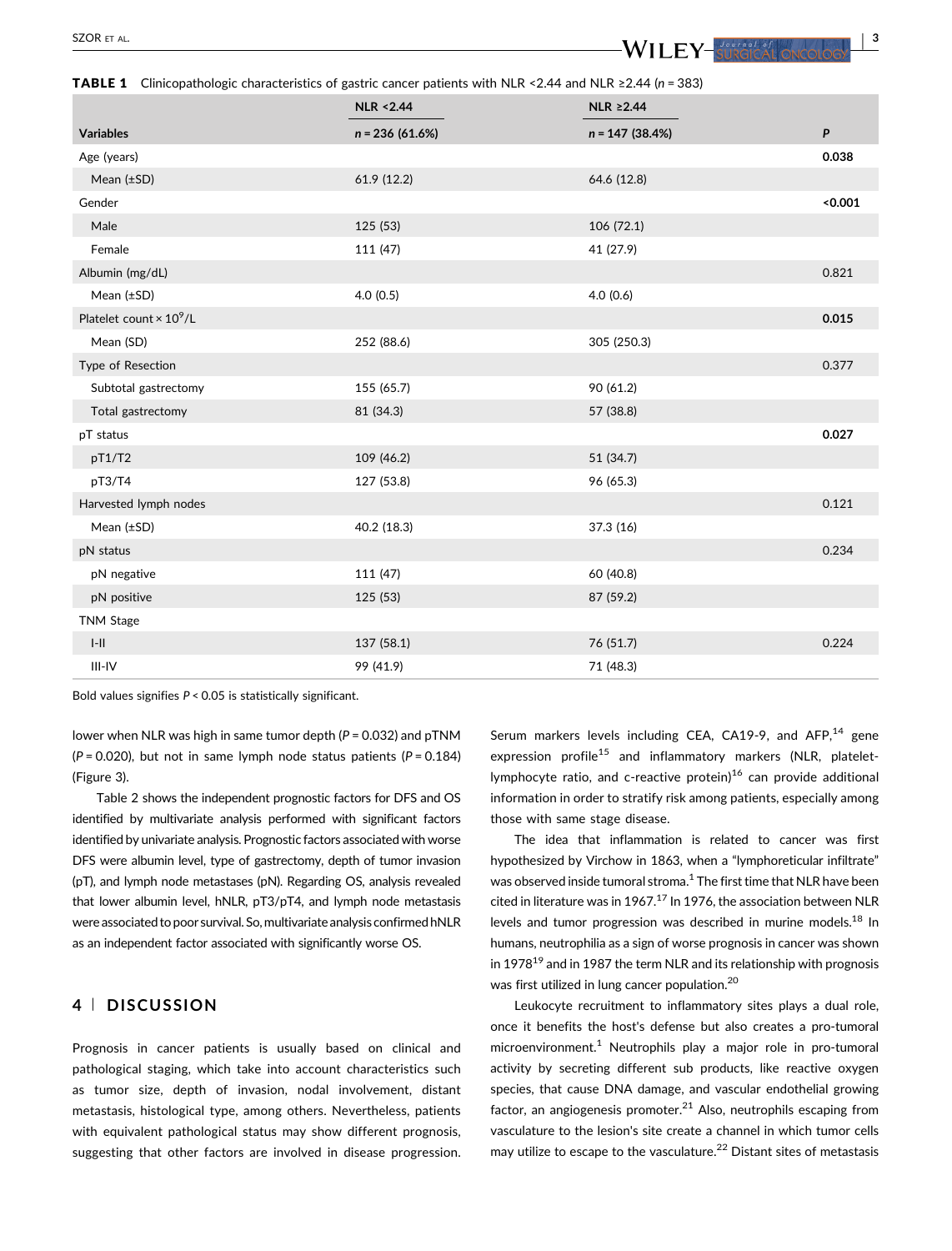

FIGURE 2 Overall survival (A) and disease-free survival (B) curves stratified by preoperative NLR. NLR, neutrophil-lymphocyte ratio

are also affected by neutrophils, who creates tissue for engraftment of metastatic cells.<sup>23</sup> [On the other hand, lymphocytes have antitumoral](#page-5-0) properties by recognizing tumor antigens and displaying cytolytic activity, $24$  [via the death ligand/death receptor system or by granule](#page-5-0) exocytosis.[25](#page-5-0)

The effect of inflammation on tumoral development was studied in tumor-bearing rabbits who underwent extracorporeal granulocyte depletion. Once NLR was normalized, tumoral regression occurred.<sup>[26](#page-5-0)</sup> Thus, the ratio of neutrophils and lymphocytes reflects the balance between pro- and anti-tumor immune activities.

Although the impact of NLR on worse prognosis still not a consensus,27 [the vast majority of reports demonstrate that higher NLR](#page-5-0) values predicts worse prognosis in patients with solid tumors, for example, breast,  $28 \text{ lung}, 29 \text{ bladder}, 30 \text{ pancreas}, 31 \text{ liver}, 32 \text{ esophagus}, 33 \text{°}$  $28 \text{ lung}, 29 \text{ bladder}, 30 \text{ pancreas}, 31 \text{ liver}, 32 \text{ esophagus}, 33 \text{°}$  $28 \text{ lung}, 29 \text{ bladder}, 30 \text{ pancreas}, 31 \text{ liver}, 32 \text{ esophagus}, 33 \text{°}$ colon and rectum, $34$  [and thyroid.](#page-5-0) $35$ 



FIGURE 3 Kaplan-Meier curve comparing overall survival and NLR according to: A, tumor depth (B). stage (C). nodal involvement. NLR, neutrophil-lymphocyte ratio

The relation between gastric cancer and NLR was first demonstrated by an univariate analysis in 1998 $36$ ; the confirmation of worse prognosis in a multivariate analysis was reported 9 years later.<sup>4</sup> [In a](#page-5-0) recent meta-analysis including 2952 patients from five different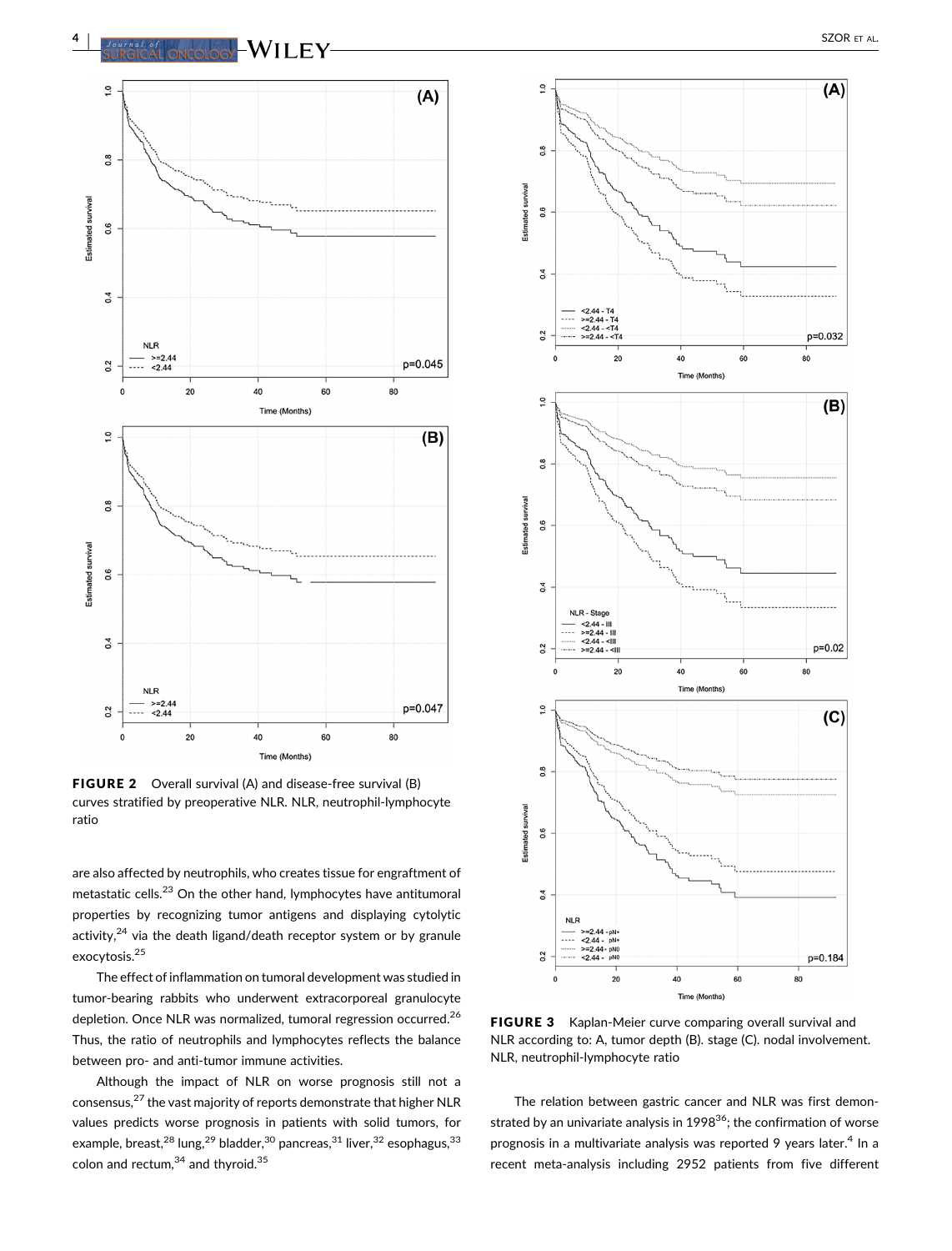<span id="page-4-0"></span>SZOR ET AL.  $\blacksquare$ 

TABLE 2 Univariate and multivariate analyses for disease-free survival and overall survival (*n* = 383)

| Disease-free Survival           | <b>Univariate</b>   |               |         | Multivariate             |               |         |
|---------------------------------|---------------------|---------------|---------|--------------------------|---------------|---------|
| Variables*                      | <b>Hazard</b> ratio | <b>95%CI</b>  | P       | <b>Hazard ratio</b>      | <b>95%CI</b>  | P       |
| Age $>65$ vs $<65$ years        | 0.82                | $0.54 - 1.24$ | 0.347   |                          |               |         |
| Female vs Male                  | 1.29                | $0.84 - 1.98$ | 0.251   |                          |               |         |
| Albumin (mg/dL)                 | 0.65                | $0.48 - 0.88$ | 0.006   | 0.58                     | $0.41 - 0.81$ | 0.002   |
| Platelet count $\times 10^9$ /l | 1.00                | $0.99 - 1.00$ | 0.804   | $\blacksquare$           |               |         |
| NLR < 2.44 vs NLR > 2.44        | 1.56                | 1.03-2.35     | 0.034   | 1.42                     | $0.91 - 2.21$ | 0.122   |
| Subtotal vs Total gastrectomy   | 2.13                | 1.41-3.21     | < 0.001 | 1.75                     | 1.23-2.71     | 0.013   |
| pT1/T2 vs pT3/T4                | 13.4                | 5.87-30.77    | < 0.001 | 5.57                     | 2.12-14.68    | 0.001   |
| pN0 vs pN1/2/3                  | 7.59                | 4.04-14.26    | < 0.001 | 4.64                     | 2.09-10.29    | < 0.001 |
| <b>Overall Survival</b>         | <b>Univariate</b>   |               |         | <b>Multivariate</b>      |               |         |
| Variables*                      | <b>Hazard ratio</b> | <b>95%CI</b>  | P       | <b>Hazard ratio</b>      | <b>95%CI</b>  | P       |
| Age $>65$ vs $<65$ years        | 1.48                | $1.02 - 2.15$ | 0.037   | 1.42                     | $0.95 - 2.11$ | 0.088   |
| Female vs Male                  | 1.29                | $0.87 - 1.89$ | 0.200   |                          |               |         |
| Albumin (mg/dL)                 | 0.73                | $0.55 - 0.98$ | 0.038   | 0.69                     | $0.50 - 0.94$ | 0.019   |
| Platelet count $\times 10^9$ /l | 0.79                | $0.99 - 1.00$ | 0.788   | $\overline{\phantom{a}}$ | $\sim$        | $\sim$  |
| $NLR < 2.44$ vs $NLR > 2.44$    | 1.68                | 1.16-2.43     | 0.006   | 1.50                     | 1.01-2.23     | 0.048   |
| Subtotal vs Total gastrectomy   | 1.64                | 1.13-2.38     | 0.009   | 1.38                     | $0.93 - 2.10$ | 0.107   |
| $pT1/T2$ vs $pT3/T4$            | 3.37                | 2.13-5.33     | < 0.001 | 2.31                     | 1.27-4.21     | 0.006   |
| pN0 vs pN1/2/3                  | 2.91                | 1.90-4.47     | < 0.001 | 2.18                     | 1.24-3.82     | 0.007   |

\*The first variable serve as reference category.

Bold values signifies *P* < 0.05 is statistically significant.

countries, high NLR predicted poor OS regardless of sample size and cut-off values.<sup>37</sup> [Different gastric cancer populations are addressed by](#page-6-0) available reports, varying in pTNM status and treatment approach. The current gap in literature regarding NLR is its value demonstration among non-metastatic surgical patients, especially on those submitted to curative resection, focus of the present report.

As mentioned, few studies identified high NLR as an independent prognostic factor in non-metastatic resectable disease.<sup>4,9,10</sup> [Since](#page-5-0) different methods are applied to calculate NLR cut-off (median, ROC curve, previous studies), none of these reports have the same value. We decided to use the Hothorn-Lausen method in order to obtain the value that best separate two groups according to their overall survival.<sup>38</sup> [In spite of the different NLR cut-off values, all the studies](#page-6-0) reported worse OS when NLR was above the cut-off.

Our univariate and multivariate analysis proves the idea of cancerinflammation relationship. From all the significant parameters of the univariate analysis and besides pathological parameters (tumor depth and lymph node involvement), only albumin and NLR had a significantly correlation with OS in a multivariate analysis. These data confirm the influence of inflammation on prognosis.

The evidence provided in this study is in accordance with previous reports regarding worse  $OS^{14,39}$  [Interestingly, we demonstrated that](#page-5-0) same stage disease or same tumor depth tumors presented different OS according to their NLR values. This information may provide a scientific basis to alter treatment and follow-up, that is, once a subgroup of worse prognosis is identified among patients with same

stage disease, it would be worthwhile offering a closer follow-up or make modifications in the neoadjuvant/adjuvant therapies.40 [With the](#page-6-0) recent developments in cancer immunotherapy, NLR is a potential tool for predicting tumor response to treatment.  $41,42$ 

Our study has some limitations inherent to its retrospective nature. This is a single-center study and follow-up was relatively short for some patients. Also, information about adjuvant treatment is not available for all patients, which may have influence in survival. Moreover, we did not evaluate potential interactions between comorbid conditions and GC.

In our research, all patients were treated in a cancer reference center and were operated by high volume gastric surgeons. We used a standardized definition of high and low NRL based on the establishment of a cutoff value which could be easily reproducible to identify patients with poor prognosis. The advantages of NLR utilization are its cost-effectiveness and simplicity. In addition, it may also stratify the risk in same stage disease patients. Accordingly, once identified subgroups of worse prognosis, a closer follow-up and modifications in systemic treatment may be proposed. However, it is important to mention that, to date, there is no consensus about an NLR cut-off value. Therefore, identifying the optimal cut-off value is still necessary to accurately predict prognosis for GC patients.

In conclusion, a high NLR was an independent risk factor for reduced survival in GC patients, and it may be used as an additional marker to identify patients with a poor prognosis after curative resection.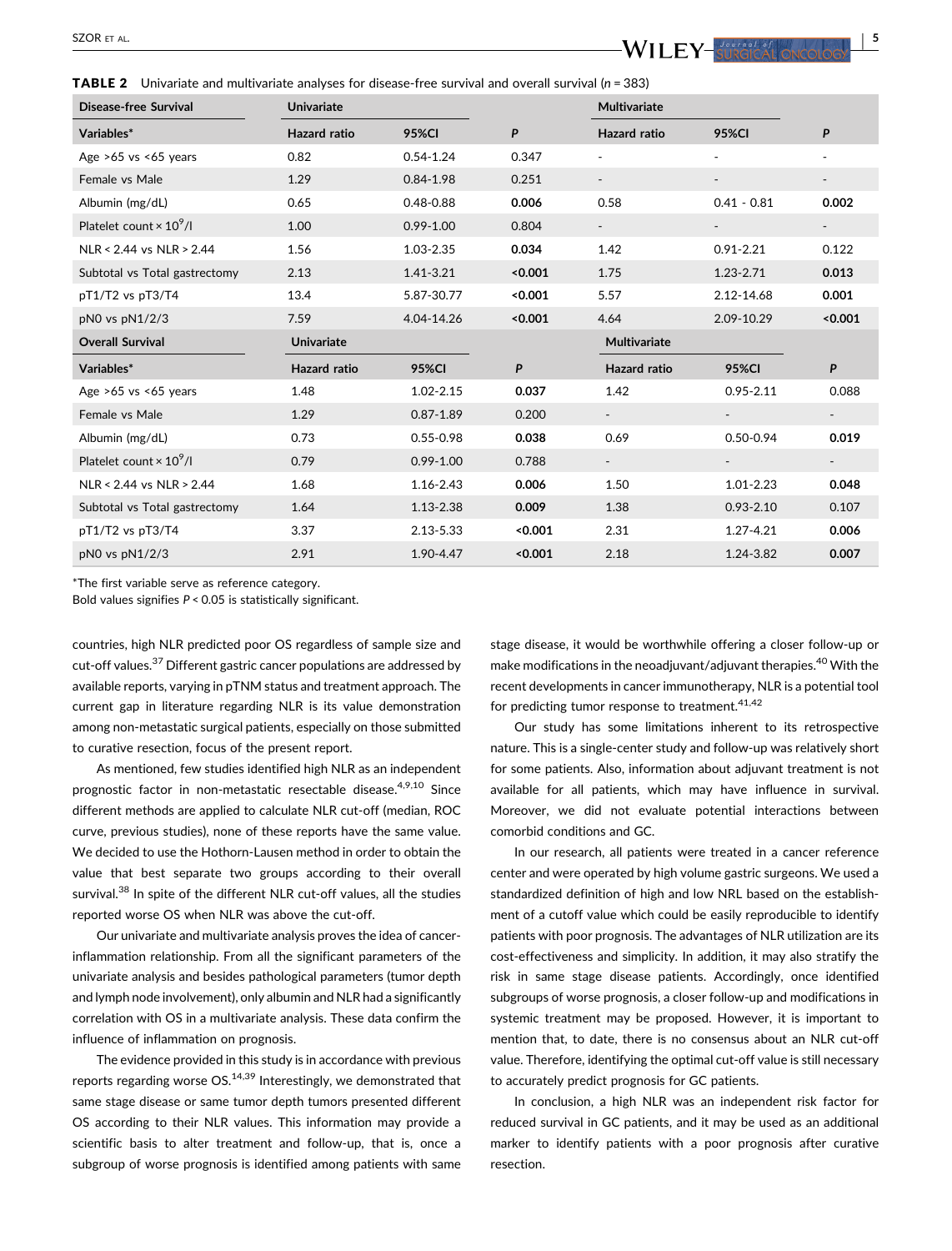<span id="page-5-0"></span>**6** | Szornac et al. **1999 | SZOR** ET AL. **III | III | III | III** | III | III | III | III | III | III | III | III | III | III | III | III | III | III | III | III | III | III | III | III | III | III | III | III | III | III

## **ACKNOWLEDGMENTS**

The authors would like to thank Florinda Mizrahi for her linguistic assistance in this article.

### **DISCLOSURES**

The authors report no conflicts of interest.

## **ORCID**

*Daniel José Szor* http://orcid.org/0000-0002-9727-9241 *Marcus F.K.P. Ramos* http://orcid.org/0000-0003-0200-7858

## **REFERENCES**

- 1. Balkwill F, Mantovani A. Inflammation and cancer: back to Virchow? *Lancet*. 2001;357:539–545.
- 2. Templeton AJ, McNamara MG, Seruga B, et al. Prognostic role of neutrophil-to-lymphocyte ratio in solid tumors: a systematic review and meta-analysis. *J Natl Cancer Inst*. 2014;106:dju124.
- 3. Paramanathan A, Saxena A, Morris DL. A systematic review and metaanalysis on the impact of pre-operative neutrophil lymphocyte ratio on long term outcomes after curative intent resection of solid tumours. *Surg Oncol*. 2014;23:31–39.
- 4. Yamanaka T, Matsumoto S, Teramukai S, Ishiwata R, Nagai Y, Fukushima M. The baseline ratio of neutrophils to lymphocytes is associated with patient prognosis in advanced gastric cancer. *Oncology*. 2007;73:215–220.
- 5. Motomura T, Shirabe K, Mano Y, et al. Neutrophil-lymphocyte ratio reflects hepatocellular carcinoma recurrence after liver transplantation via inflammatory microenvironment. *J Hepatol*. 2013;58:58–64.
- 6. Sun J, Chen X, Gao P, et al. Can the neutrophil to lymphocyte ratio Be used to determine gastric cancer treatment outcomes? A systematic review and meta-Analysis. *Dis Markers*. 2016;2016:7862469.
- 7. Xin-Ji Z, Yong-Gang L, Xiao-Jun S, Xiao-Wu C, Dong Z, Da-Jian Z. The prognostic role of neutrophils to lymphocytes ratio and platelet count in gastric cancer: a meta-analysis. *Int J Surg*. 2015;21:84–91.
- 8. Wang SC, Chou JF, Strong VE, Brennan MF, Capanu M, Coit DG. Pretreatment neutrophil to lymphocyte ratio independently predicts disease-specific survival in resectable gastroesophageal junction and gastric adenocarcinoma. *Ann Surg*. 2016;263:292–297.
- 9. Shimada H, Takiguchi N, Kainuma O, et al. High preoperative neutrophil-lymphocyte ratio predicts poor survival in patients with gastric cancer. *Gastric Cancer*. 2010;13:170–176.
- 10. Graziosi L, Marino E, De Angelis V, Rebonato A, Cavazzoni E, Donini A. Prognostic value of preoperative neutrophils to lymphocytes ratio in patients resected for gastric cancer. *Am J Surg*. 2015;209:333–337.
- 11. Jiang N, Deng JY, Liu Y, Ke B, Liu HG, Liang H. The role of preoperative neutrophil-lymphocyte and platelet-lymphocyte ratio in patients after radical resection for gastric cancer. *Biomarkers*. 2014;19:444–451.
- 12. Japanese gastric cancer A. Japanese classification of gastric carcinoma —2nd english edition. *Gastric Cancer*. 1998;1:10–24.
- 13. Robert ME, Lamps L, Lauwers GY. Association of Directors of A, Surgical P. Recommendations for the reporting of gastric carcinoma. *Hum Pathol*. 2008;39:9–14.
- 14. Nakajima K, Ochiai T, Suzuki T, et al. Impact of preoperative serum carcinoembryonic antigen, CA 19-9 and alpha fetoprotein levels in gastric cancer patients. *Tumour Biol*. 1998;19:464–469.
- 15. Pasini FS, Zilberstein B, Snitcovsky I, et al. A gene expression profile related to immune dampening in the tumor microenvironment is

associated with poor prognosis in gastric adenocarcinoma. *J Gastroenterol*. 2014;49:1453–1466.

- 16. Aggarwal BB, Shishodia S, Sandur SK, Pandey MK, Sethi G. Inflammation and cancer: how hot is the link? *Biochem Pharmacol*. 2006;72:1605–1621.
- 17. Bobb GA, Fairchild EJ. Neutrophil-to-lymphocyte ratio as indicator of ozone exposure. *Toxicol Appl Pharmacol*. 1967;11:558–564.
- 18. Russell SW, Doe WF, Hoskins RG, Cochrane CG. Inflammatory cells in solid murine neoplasms. I. Tumor disaggregation and identification of constituent inflammatory cells. *Int J Cancer*. 1976;18: 322–330.
- 19. Liu YK, Grimaldi M, Dannaher CL. Myelopoietic abnormalities in patients with metastatic carcinoma. *Cancer*. 1978;41:1193–1198.
- 20. Nakahara K, Monden Y, Ohno K, et al. Importance of biologic status to the postoperative prognosis of patients with stage III nonsmall cell lung cancer. *J Surg Oncol*. 1987;36:155–160.
- 21. Liang W, Ferrara N. The complex role of neutrophils in tumor angiogenesis and metastasis. *Cancer Immunol Res*. 2016;4:83–91.
- 22. Opdenakker G, Van Damme J. The countercurrent principle in invasion and metastasis of cancer cells. Recent insights on the roles of chemokines. *Int J Dev Biol*. 2004;48:519–527.
- 23. Peinado H, Rafii S, Lyden D. Inflammation joins the "niche". *Cancer Cell*. 2008;14:347–349.
- 24. Speiser DE, Ho PC, Verdeil G. Regulatory circuits of T cell function in cancer. *Nat Rev Immunol*. 2016;16:599–611.
- 25. Walczak H. Death receptor-ligand systems in cancer, cell death, and inflammation. *Cold Spring Harb Perspect Biol*. 2013;5:a008698.
- 26. Tabuchi T, Soma T, Yonekawa M, Komai T, Hashimoto T, Adachi M. Reduction of VX2 transplanted tumor by granulocyte depletion using extracorporeal circulation on rabbit models. *Anticancer Res*. 1992;12: 795–798.
- 27. Rashid F, Waraich N, Bhatti I, et al. A pre-operative elevated neutrophil: lymphocyte ratio does not predict survival from oesophageal cancer resection. *World J Surg Oncol*. 2010;8:1.
- 28. Azab B, Bhatt VR, Phookan J, et al. Usefulness of the neutrophil-tolymphocyte ratio in predicting short- and long-term mortality in breast cancer patients. *Ann Surg Oncol*. 2012;19:217–224.
- 29. Sarraf KM, Belcher E, Raevsky E, Nicholson AG, Goldstraw P, Lim E. Neutrophil/lymphocyte ratio and its association with survival after complete resection in non-small cell lung cancer. *J Thorac Cardiovasc Surg*. 2009;137:425–428.
- 30. Gondo T, Nakashima J, Ohno Y, et al. Prognostic value of neutrophilto-lymphocyte ratio and establishment of novel preoperative risk stratification model in bladder cancer patients treated with radical cystectomy. *Urology*. 2012;79:1085–1091.
- 31. Stotz M, Gerger A, Eisner F, et al. Increased neutrophil-lymphocyte ratio is a poor prognostic factor in patients with primary operable and inoperable pancreatic cancer. *Br J Cancer*. 2013;109:416–421.
- 32. Xue TC, Zhang L, Xie XY, et al. Prognostic significance of the neutrophil-to-lymphocyte ratio in primary liver cancer: a metaanalysis. *PLoS ONE*. 2014;9:e96072.
- 33. Huang Y, Sun Y, Peng P, Zhu S, Sun W, Zhang P. Prognostic and clinicopathologic significance of neutrophil-to-lymphocyte ratio in esophageal squamous cell carcinoma: evidence from a meta-analysis. *Onco Targets Ther*. 2017;10:1165–1172.
- 34. Walsh SR, Cook EJ, Goulder F, Justin TA, Keeling NJ. Neutrophillymphocyte ratio as a prognostic factor in colorectal cancer. *J Surg Oncol*. 2005;91:181–184.
- 35. Liu CL, Lee JJ, Liu TP, Chang YC, Hsu YC, Cheng SP. Blood neutrophilto-lymphocyte ratio correlates with tumor size in patients with differentiated thyroid cancer. *J Surg Oncol*. 2013;107:493–497.
- 36. Hirashima M, Higuchi S, Sakamoto K, Nishiyama T, Okada H. The ratio of neutrophils to lymphocytes and the phenotypes of neutrophils in patients with early gastric cancer. *J Cancer Res Clin Oncol*. 1998;124: 329–334.